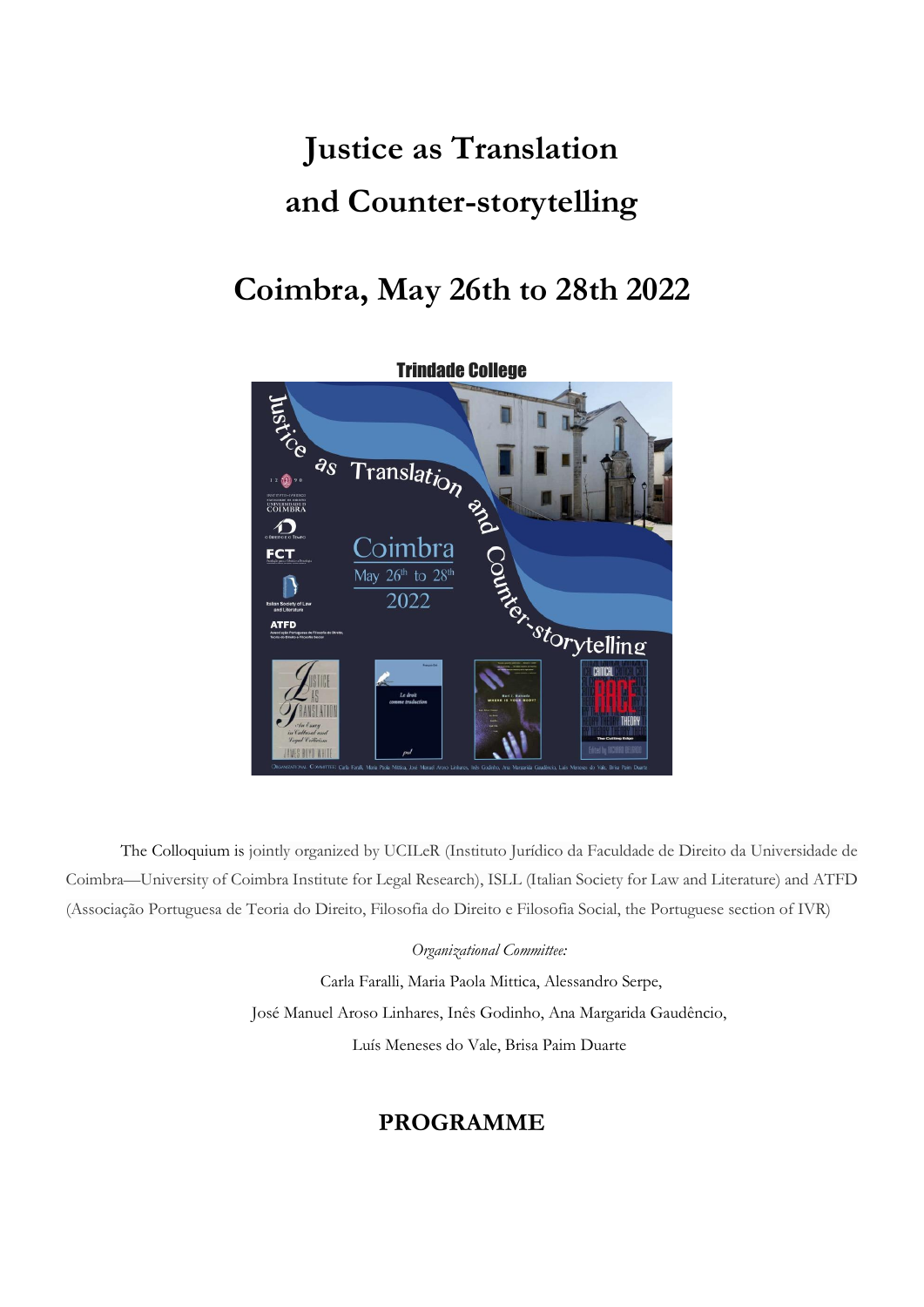**Thursday, 26 th May**

#### **REGISTRATION** (14.00)

#### **OUVERTURE** (14.15)

#### J M AROSO LINHARES (President of the Coordination Board of UCILeR) with a very special intervention (via ZOOM) by **JAMES BOYD WHITE**

#### **SESSION I - OPENING LECTURES A & B** (14.35-16.20)

14.35-15.20 **| FRANÇOIS OST** (Université Saint-Louis, Bruxelles), **Au plus près du "différend" : tiers et traduction intérieurs** 15.20-16.05 | **CARLA FARALLI** (Università di Bologna), **Black Women's Literary Renaissance**

16.05- 16.20| **Debate**

**Coffee Break** (16.20-16.45)

#### **SESSION II - WORKSHOP 1** (16.45-18.25)

16.45-17.15 **| CLARA CALHEIROS** (Universidade do Minho), **Are victims of domestic violence doomed to relive Cassandra's fate?**

17.15-17.45 **| MIROSŁAW MICHAŁ SADOWSKI** (Doctor candidate McGill University, Montreal)**, What can Foucault tell us about Transitional Justice? Legal changes, counter-memories and new official narratives in central and eastern Europe** 

17.45-18.15 **| BRISA DUARTE** (Universidade de Coimbra), **Law as translation and the counter-narrative of (jus)aesthetic criticism**

18.15-18.25 |**Debate**

#### **SESSION III - WORKSHOP 2** (18.25-20.00)

18.25-18.55 | **VALERIO NITRATO IZZO** (Università di Napoli Federico II), **Translating tragedies in law and humanities. Dilemmatic judgments in the works of Sciascia, McEwan and Von Schirach**

18.55-19.20 | **ANA M. GAUDÊNCIO** (Universidade de Coimbra), **Law as an exclusive or inclusive discourse: prescriptive contents, juridical narratives, and translation frames in gender issues**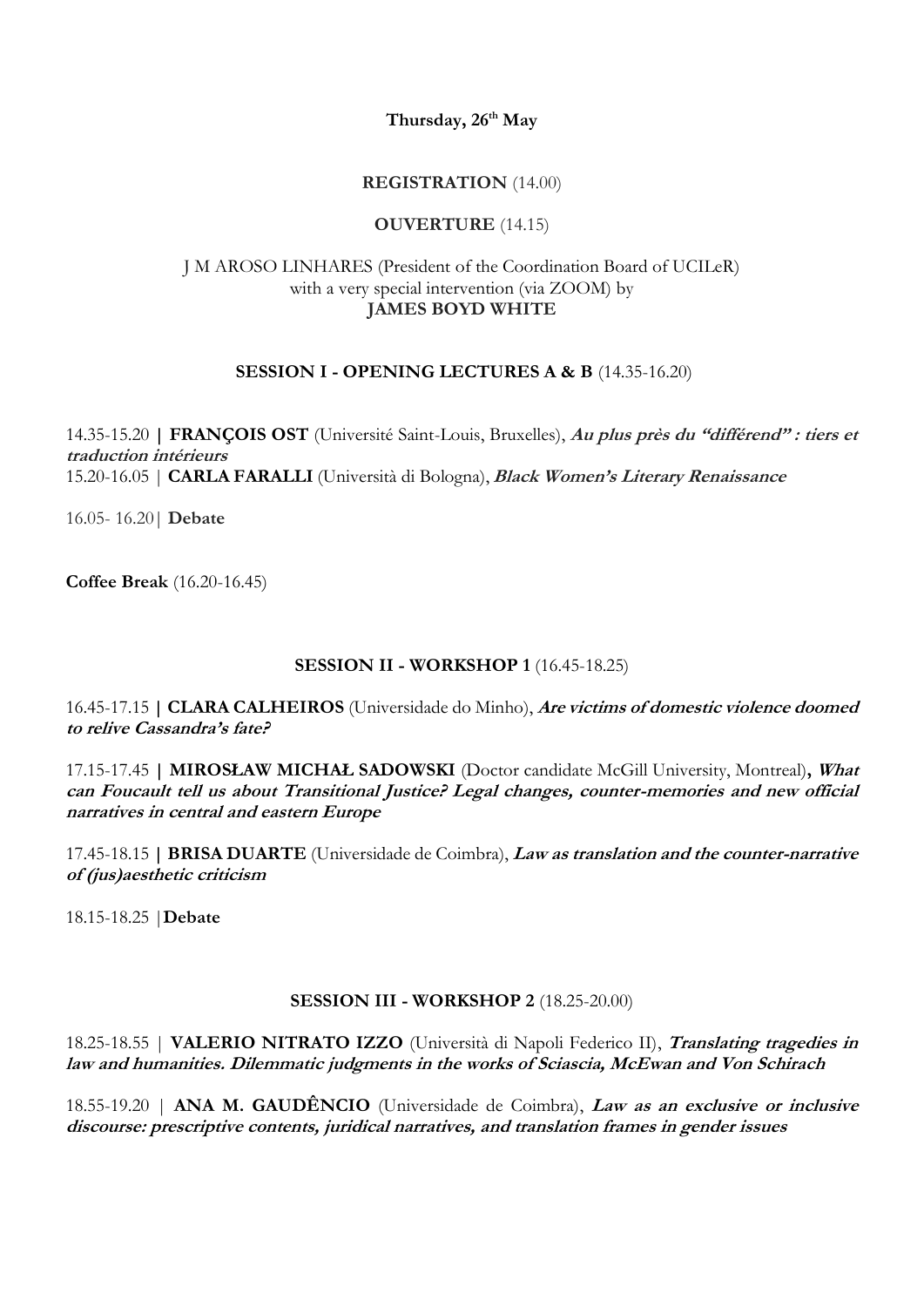19.20-19.50 | **ANDREA ANDREU GUTIÉRREZ** (Doctoranda en la Universitat de València)**, La teoría crítica de la raza y su impacto en la literatura jurídica**

19.50 - 20.00|**Debate**

#### **Friday, 27 th. May**

#### **SESSION IV - WORKSHOP 3** (8.30- 10.10)

08.30-09.00 | **J M AROSO LINHARES** (Universidade de Coimbra), **The Jurisprudence of Marginalized Identities: a Challenge to Law's claim to Comparability?**

9.00-9.30 | **LEONOR SUÁREZ LLANOS** (Universidad de Oviedo), **Curling y el Derecho** 

9.30-10.00 | **ALINE SOUZA** (Doutoranda na Universidade de Coimbra), **Principles as «Guiding Lights» and «Performance Moments» for the stabilisation of Indigenous Property Rights in Brazil**

10.00-10.10 | **Debate**

#### **SESSION Va - LECTURE C** (10.25- 11.05)

10.10 | **MANUEL ATIENZA** (Universidad de Alicante), **El Derecho, el Quijote y la compasión**

10.55 -11.05 | **Debate**

**Coffee Break** (11.05 - 11.20)

#### **SESSION Vb - LECTURES D & E** (11.20- 13.00)

11.20-12.05**| ALESSANDRO SERPE** (Università degli Studi "G. d'Annunzio" di Chieti e Pescara)*,* **Narrative ethics from narrative care**

12.05-12.50 **| JOANA AGUIAR E SILVA** (Universidade do Minho), **The misery and splendour of translation across the law: building identity through narratives of violence**

12.50- 13.00 |**Debate**

#### **SESSION VI - LECTURES F, G & H** (15.15-17.45)

15.15-16.00 **| FERNANDA PALMA** (Universidade de Lisboa), **Judgement of Solomon and Judgement of Azdak- from biblical text to Brecht theater, translation, intertextuality and new possibilities to justify Justice**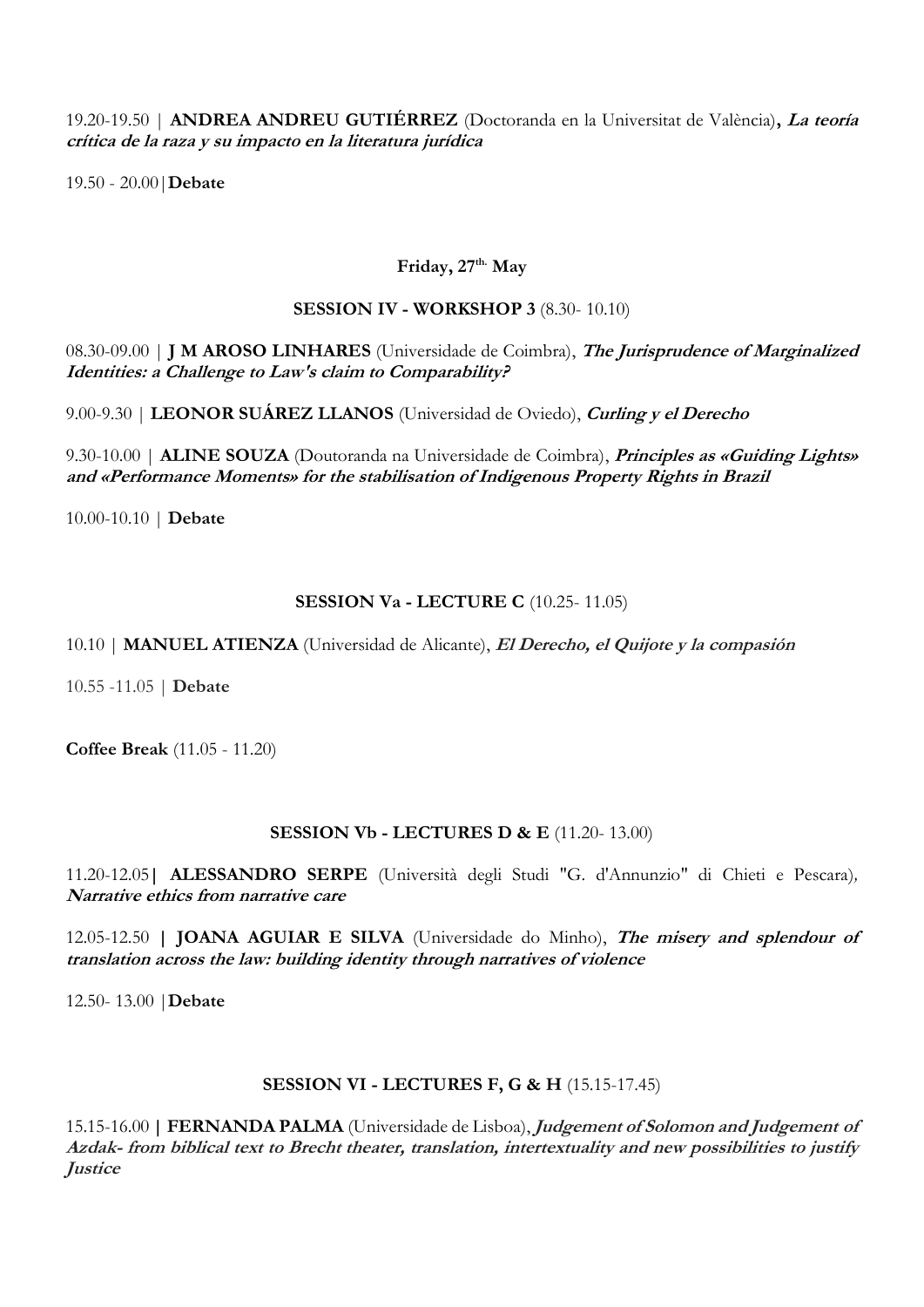16.00-16.45 **| ALBERTO VESPAZIANI** (Università degli Studi del Molise), **Dante's political narratives**

16.45-17.30 |**MARIA PAOLA MITTICA** (Università degli Studi di Urbino Carlo Bo), **Narration as a threshold in the search for meaning**

17.30- 17.45| **Debate**

**Coffee Break** (17.45-18.10)

#### **SESSION VII - WORKSHOP 4** (18.10-19.50)

18.10-18.40 |**ROBERTA SIVOLELLA** (UERJ- Universidade do Estado do Rio de Janeiro)**, Modernidade virtual e direito; velhas soluções, novos desafios** *[Virtual Modernity and Law: Old solutions, new Challenges]* 

18.40-19.10 | **RAFAEL VASCONCELLOS** (Doutorando na Universidade de Coimbra)**, Juízes: funcionários, ativistas ou mediadores? As balizas interpretativas como contributo à racionalidade judicial** [*Judges: officials, activists or mediators? The interpretative beacons as a contribution to judicial rationality]*

19.10-19.40 | **ISABELA NASCIMENTO (**(Doutoranda na Universidade de Coimbra**), A Reconstituição das Narrativas pelo Julgador: entre emoção e razão (prática)** *[The Reconstitution of Narratives by the Judge: between emotion and (practical) reason]*

19.40-19.50| **Debate**

#### **Saturday, 28th. May**

#### **SESSION VIII - WORKSHOP 5** (8.30-9.40)

8.30-9.00 **|LEONARDO DIAS** (Doutorando na Universidade de Coimbra), **A questão metodológica na concepção de justiça como tradução em James Boyd White e a abordagem no direito e literatura** *(The methodological issue in the conception of justice as translation in James Boyd White and the approach in the law and literature)*

9.00- 9.30**| ALMA LUNA UBERO PANIAGUA** (Universidad de Oviedo), **El Derecho como literatura: Mi planta de naranja lima o la necesidad de protección del interés superior del menor** [Law as literature: *O Meu Pé de Laranja Lima* or the need to protect the best interests of the childhood]

09.30-9.40 **|Debate**

#### **SESSION IX - WORKSHOP 6** (9.40-11.20)

09.40-10.10 **| MIGUEL ÁNGEL ANDRÉS LLAMAS** (Universidad de Salamanca), **El relato político moderno frente a la lógica jurídica**